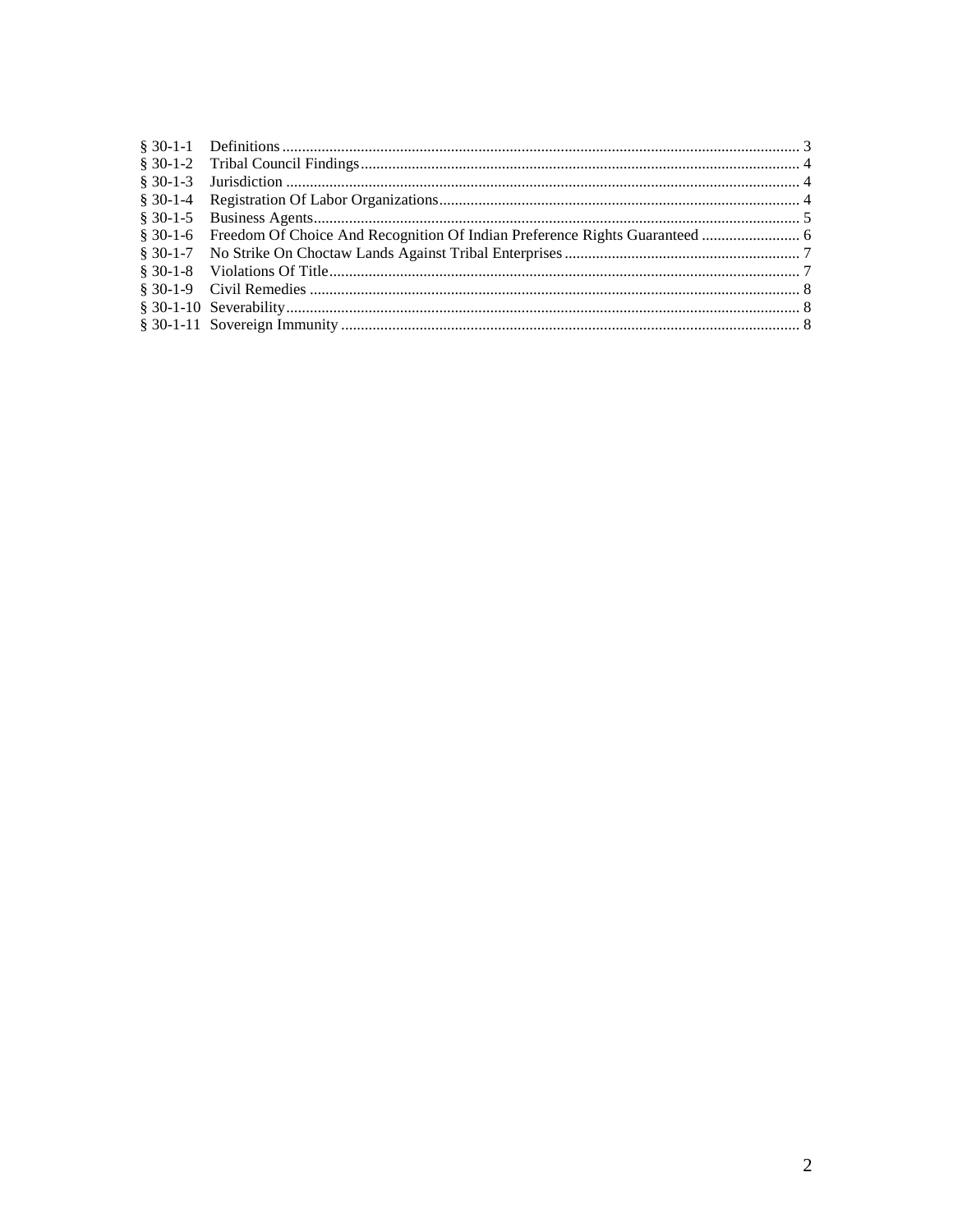## <span id="page-2-0"></span>**§30-1-1 Definitions**

For the purposes of this Title:

- (1) "Business Agent" means any person who acts or attempts to act for or on behalf of any labor organization in:
	- (a) the issuance of membership or authorization documents, work permits or any other evidence of rights granted or claimed in or by, a labor organization;
	- (b) negotiating with, soliciting or receiving from, any employer any benefit, right or privilege for employees;
	- (c) the representation of persons individually or collectively in negotiating, fixing, maintaining, changing or seeking to arrange terms or conditions of employment, regardless of whether the persons stand in the proximate relations of employer and employee; or
	- (d) soliciting persons for membership in a labor organization by which the business agent is employed.
- (2) "Employer" means any person, firm, association, corporation or other business entity lawfully operating as such on Tribal land, including the Mississippi Band of Choctaw Indians and its enterprises.
- (3) "Labor Organization" means any organization of any kind, or any agency or employee representation committee or plan, in which employees participate, which exists for the purpose, in whole or in part, of dealing with employers concerning grievances, labor disputes, wages, rates of pay, hours of employment or conditions of work and which operates on or desires to operate on the Mississippi Band of Choctaw Indians' land.
- (4) The term "Person" includes one or more individuals, labor organizations, partnerships, associations, corporations, legal representatives, trustees, trustees in bankruptcy or receivers.
- (5) "Tribal" or "the Tribe" means the Mississippi Band of Choctaw Indians, a federallyrecognized Indian tribe.
- (6) "Choctaw lands" or "Tribal lands" means the Mississippi Choctaw Indian Reservation and any other lands subject to the jurisdiction of the Mississippi Band of Choctaw Indians as Indian country per 18 U.S.C. §1151.
- (7) "Chief" means the Chief of the Mississippi Band of Choctaw Indians.
- (8) "Tribal Council" means the governing body of the Mississippi Band of Choctaw Indians.
- (9) "Tribal Court" means the Mississippi Band of Choctaw Indians' Tribal Court.
- (10) "Tribal Offense" means any action that violates Title III of the Choctaw Tribal Code, as previously enacted.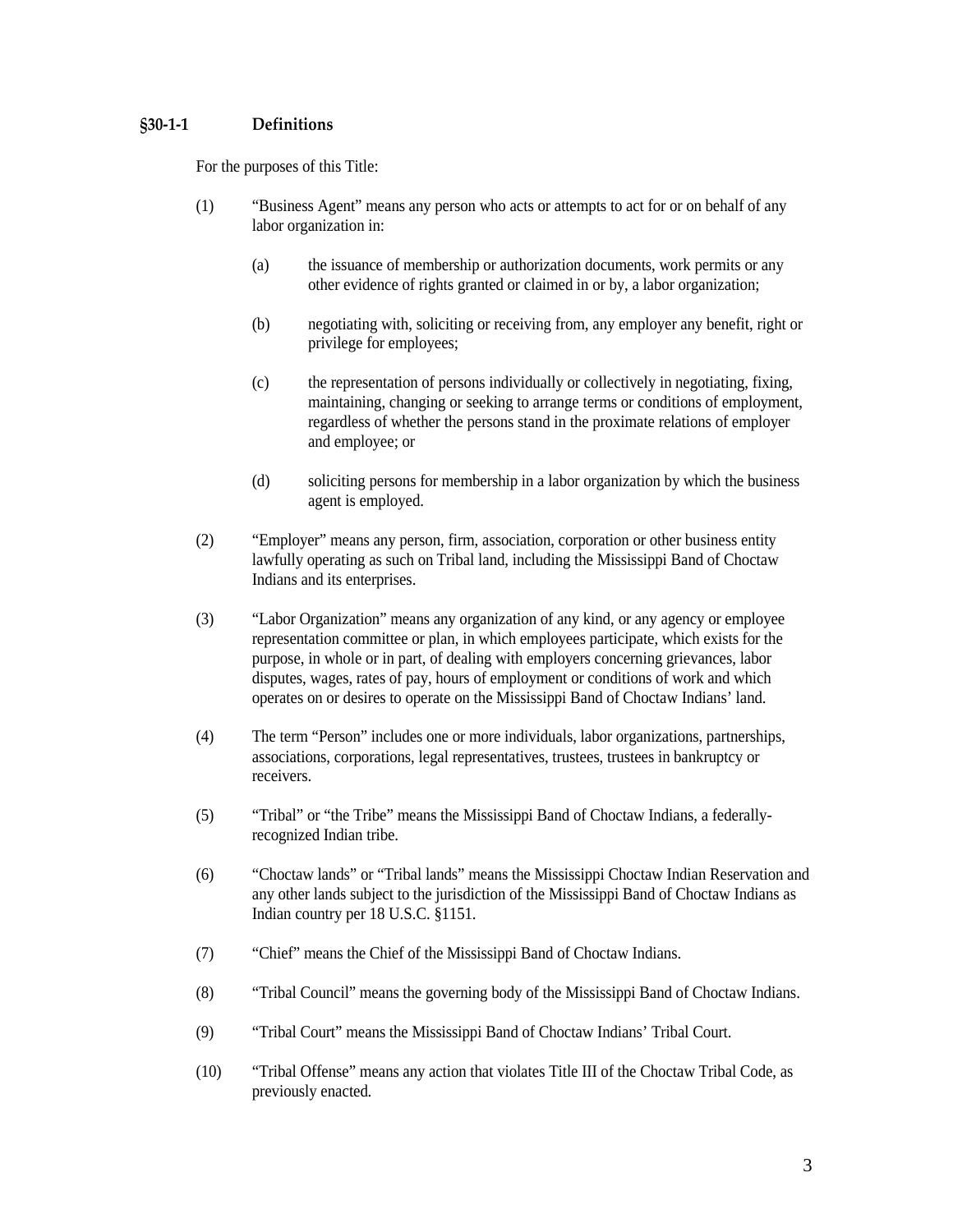## <span id="page-3-0"></span>**§30-1-2 Tribal Council Findings**

The Tribal Council finds that:

- (1) the Tribe possesses the inherent power to exclude non-Indians from Choctaw lands, which includes the lesser power to place conditions on entry, on continued presence or on conduct, on Choctaw lands as recognized by the United States Supreme Court in Merrion v. Jicarilla Apache Tribe, 455 U.S. 130 (1982);
- (2) the Tribal Council through enactment of Title XX has established rules governing the exclusion of persons from Choctaw Indian Country;
- (3) various labor organizations and their business agents have entered Choctaw lands without the authorization of the Chief;
- (4) the unauthorized and unregulated entry of various entities and persons on Choctaw lands threatens the political integrity, economic security and the health, safety and welfare of the Tribe and its members;
- (5) the individual freedom of choice in the pursuit of employment on Choctaw lands should be encouraged as a matter of the public policy and law of the Tribe; and
- (6) the right to work should not be subject to undue restraint, coercione, or infringement based upon membership in, affiliation with or financial support of a labor organization, or upon the refusal to join, affiliate with or financially or otherwise support a labor organization.

#### <span id="page-3-1"></span>**§30-1-3 Jurisdiction**

All persons who enter Choctaw lands shall be deemed to have given implied consent to the jurisdiction of the Tribe and shall be subject to the provisions of this Title.

#### <span id="page-3-2"></span>**§30-1-4 Registration of Labor Organizations**

- (1) Every labor organization operating or desiring to operate on Choctaw lands shall file a report with the Chief on or before December 31 of each year. The report, which shall be filed by the president or the business agent of the labor organization, shall contain the following information:
	- (a) the name and address of the labor organization;
	- (b) the names, addresses, telephone and fax numbers of the president or other chief executive, secretary, treasurer and business agent(s) of the labor organization;
	- (c) the name and address of the national or international organization, if any, with which it is affiliated;
	- (d) a copy of the collective bargaining agreement between the labor organization and an employer, if any;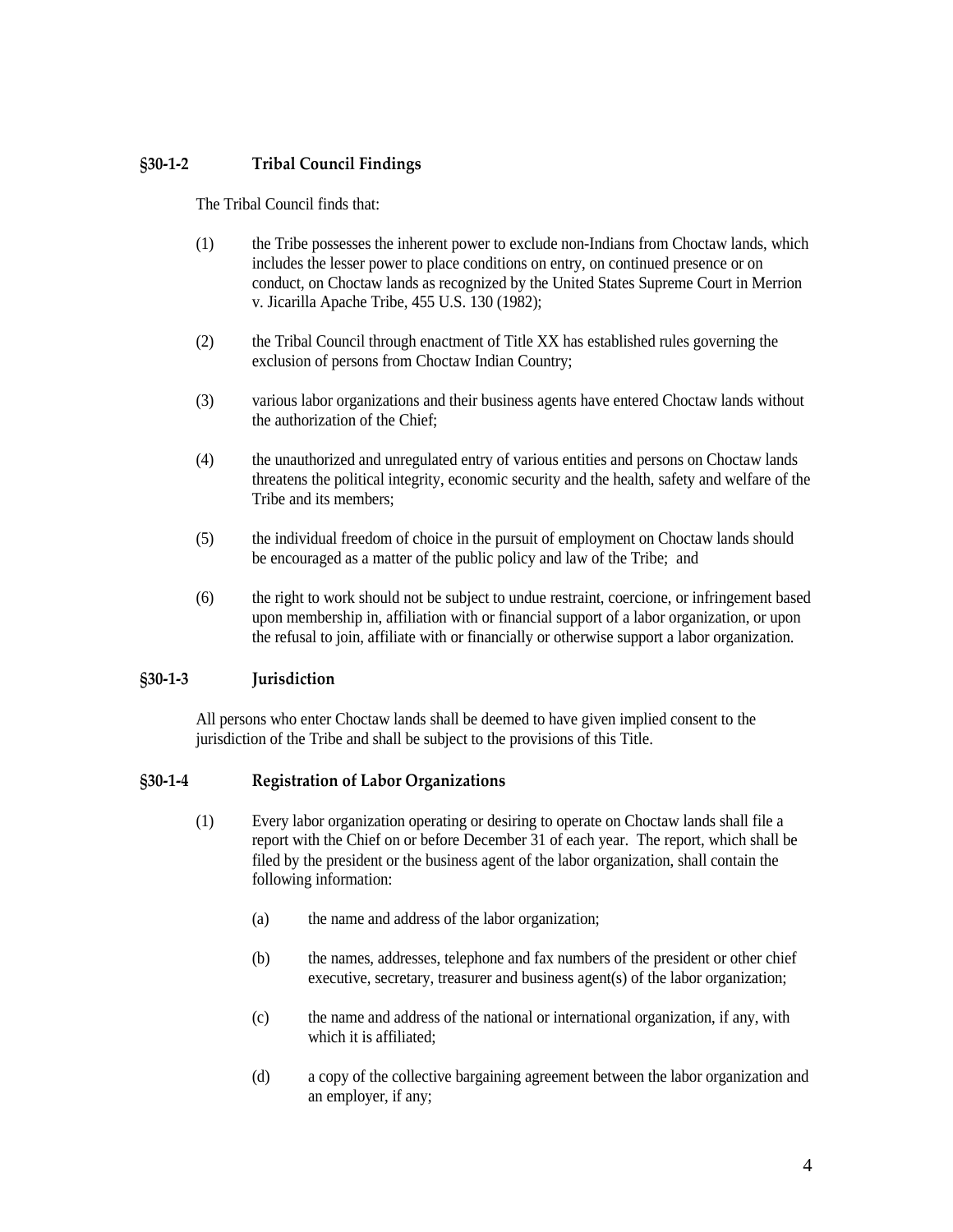- (e) a copy of its constitution and by-laws;
- (f) a copy of all labor organization documents showing satisfaction with §30-1-5(5) of this Title;
- (g) a statement of whether the labor organization asserts a right to strike against the Tribe on Choctaw lands;
- (h) a copy of the Indian trader's permit issued per 25 U.S.C. §§261-264 for each of the labor organization's employees, agents or contractors that are or will be, present on Choctaw lands as required by §30-1-5 of this Title; and
- (i) any other documents or other materials reasonably related to the application as may be required by the Tribe at the time it considers the application.
- (2) At the time of filing the report, the labor organization shall pay an annual fee of twentyfive dollars (\$25.00).
- (3) The president or the business agent of the labor organization shall file with the Chief a notice of any changes to the information required by §30-1-4(1) within ten (10) days after the changes are made, and provide any additional information requested by the Chief.

## <span id="page-4-0"></span>**§30-1-5 Business Agents**

- (1) No person shall be granted a license to act as a business agent on Choctaw lands if that person:
	- (a) has been convicted of a felony and has not had his civil rights restored,
	- (b) is not a person of good moral character; or
	- (c) has not provided proof of possession of a valid Indian trader's permit issued per 25 U.S.C. §§261-264 and 25 C.F.R. Part 140, authorizing the applicant to sell or attempt to sell the services of the labor organization which the applicant represents to Tribal members on Tribal lands.
- (2) Any person desiring to act as a business agent on Choctaw lands shall first obtain a license from the Tribe by:
	- (a) filing an application under oath with the Chief,
	- (b) paying a license fee of twenty-five dollars (\$25.00);
	- (c) submitting a full set of fingerprints of the applicant, which shall be taken by the Choctaw Police Department or other law enforcement agency authorized by the Tribal Council to do so; and
	- (d) submitting a statement signed by the president and the secretary of the labor organization showing his authority to act as a business agent for the labor organization.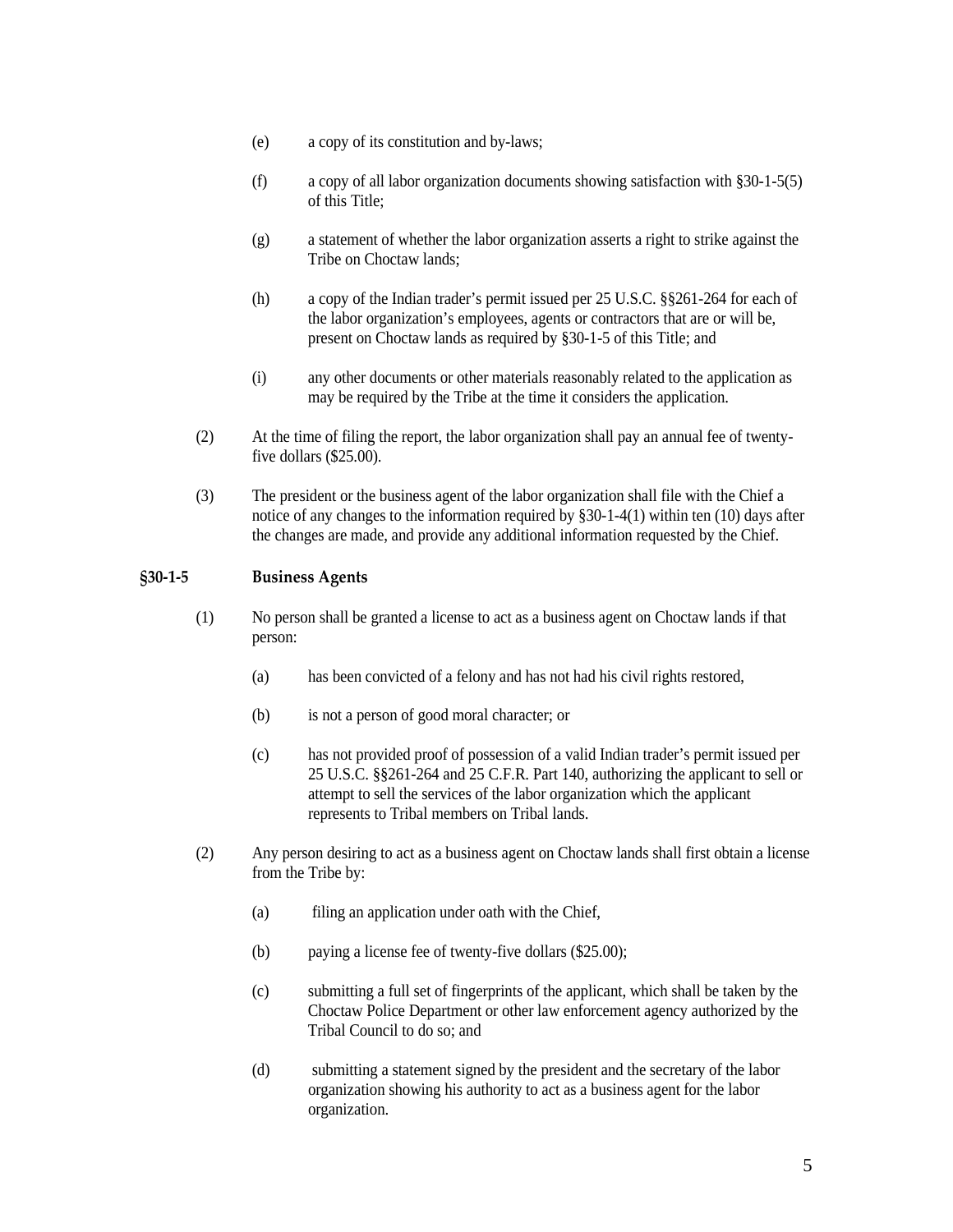- (3) The Chief, in his discretion, may conduct or cause to be conducted an independent background investigation of the applicant to determine the applicant's eligibility for a license.
- (4) Upon the applicant's satisfactory compliance with §30-1-4(2), and upon the Tribe's completion of its review of the applicant's submissions and where there is no reason for the Tribe to deny the license, the Chief shall then issue the license. If at anytime after the issuance of the license, the Chief receives reliable information based on the background investigation or other source that the licensee is ineligible to hold a license hereunder, then the Chief may suspend or revoke the license and cause written notice of such action to be mailed or served on the licensee, in which case the licensee may within thirty (30) days from the date of suspension or revocation to appeal the suspension or revocation to the Tribal Court. The license shall run for the calendar year for which it is issued unless sooner surrendered, suspended, or revoked.
- (6) All licenses shall expire at midnight on December 31, of each year, but may be renewed by the Chief on a form prescribed by the Chief for that purpose and upon the payment of an annual renewal fee of twenty-five dollars (\$25.00); however, if any license has been surrendered, suspended or revoked during the year, then the applicant must go through the requirements set forth in §30-1-4(1) as a new applicant.
- (7) Grounds for denial, suspension or revocation of licenses shall include, but not be limited to making statements that are found by the Tribe to be false and violation of any part of this title or other applicable law.

#### <span id="page-5-0"></span>**§30-1-6 Freedom of Choice and Recognition of Indian Preference Rights Guaranteed**

It is hereby declared to be the policy of the Tribe that the right of a person or persons to work and the right of Indian preference shall not be denied or abridged on account of membership or nonmembership in any labor union or labor organization.

- (1) Any agreement or combination between any employer operating on Choctaw lands and any labor union or labor organization whereby any person not a member of such union or organization shall be denied the right to work for an employer, or whereby such membership is made a condition of employment or continuation of employment by such employer, or whereby any such union or organization acquires an employment monopoly in any enterprise, is hereby declared to be an illegal combination or conspiracy.
- (2) No person shall be required by an employer operating on Choctaw lands to become or remain a member of any labor union or labor organization as a condition of employment or continuation of employment by such employer.
- (3) No person shall be required by an employer operating on Choctaw lands to abstain or refrain from membership in any labor union or labor organization as a condition of employment or continuation of employment.
- (4) No employer operating on Choctaw lands shall require any person, as a condition of employment or continuation of employment, to pay any dues, fees or other charges of any kind to any labor union or labor organization.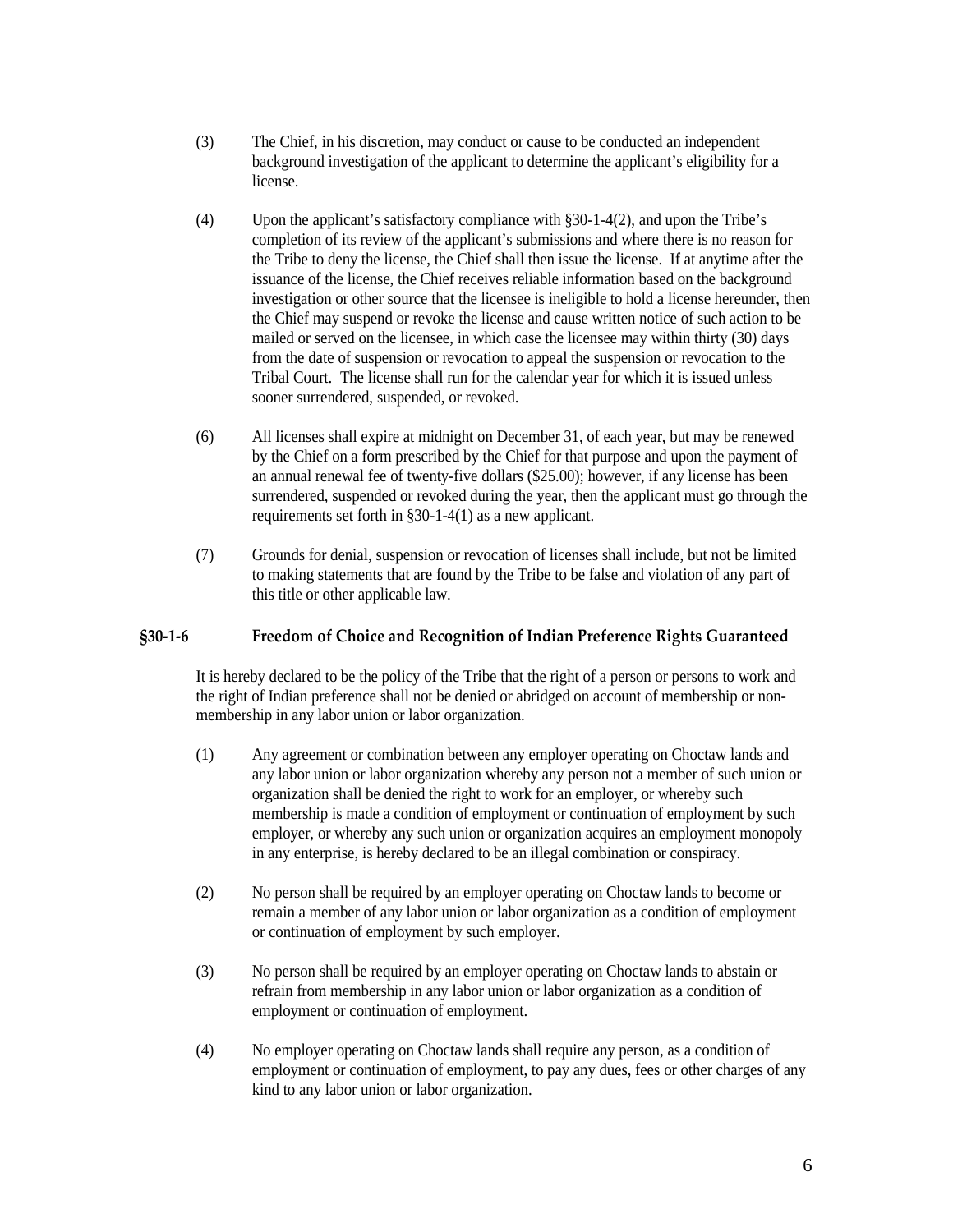- (5) No employer shall be required to assume the burden of instituting a payroll deduction plan, procedure or system for any "voluntary" payment by an employee to a labor union or a labor organization.
- (6) No person shall organize a labor union or labor organization on Choctaw lands which include Tribal enterprise employees or be a member thereof, where such labor union or organization has for its purpose the negotiation or setting of terms and conditions of employment of employees employed by Tribal enterprises on Choctaw lands unless such labor union or organization has a charter, by-laws, rules, written policy and practice which specifically acknowledges the obligation of the employer and labor organization to give Indian preference in employment, promotion, seniority, lay-offs (Tribal Members will not be laid off first) or retention to Tribal members, and unless such organization activity or membership will not in any way affect the right of Tribal members and Tribal enterprises to follow Tribal law, ordinances, personnel policies or the Tribe's customs or traditions regarding Indian preference in employment, promotion, seniority, lay-offs or retention.

#### <span id="page-6-0"></span>**§30-1-7 No Strike on Choctaw Lands Against Tribal Enterprises**

A person may not accept or hold an employment position in the governmental division or the enterprise division of the Tribe under Ordinance 56 if he:

- (1) participates in a strike, or asserts the right to strike, against the Tribe on Choctaw lands; or
- (2) is a member of an organization which asserts the right to strike against the Tribe on Choctaw lands. False or misleading statements by the employee in this regard may constitute grounds for disciplinary action.

#### <span id="page-6-1"></span>**§30-1-8 Violations of Title**

- (1) It shall be a violation of this title for any person on Choctaw lands:
	- (a) to act as a business agent without having obtained a valid license;
	- (b) to solicit membership or to act as a business agent of any labor organization without authority of the labor organization to do so;
	- (c) to make any false statement in an application for license;
	- (d) to unlawfully seize or occupy any property during the existence of a labor dispute;
	- (e) to coerce or intimidate any employee in the enjoyment of his legal rights; to coerce or intimidate any elected or appointed tribal official; or to intimidate the family or injure the person or property of any employee or Tribal member; and
	- (f) to engage in distribution, solicitation activity or picketing in any manner which constitutes a Tribal offense; picketing in a manner to discourage or disrupt ingress to and egress from any premises and picketing or gathering without a permit under the Choctaw Tribal Code §3-12-1.